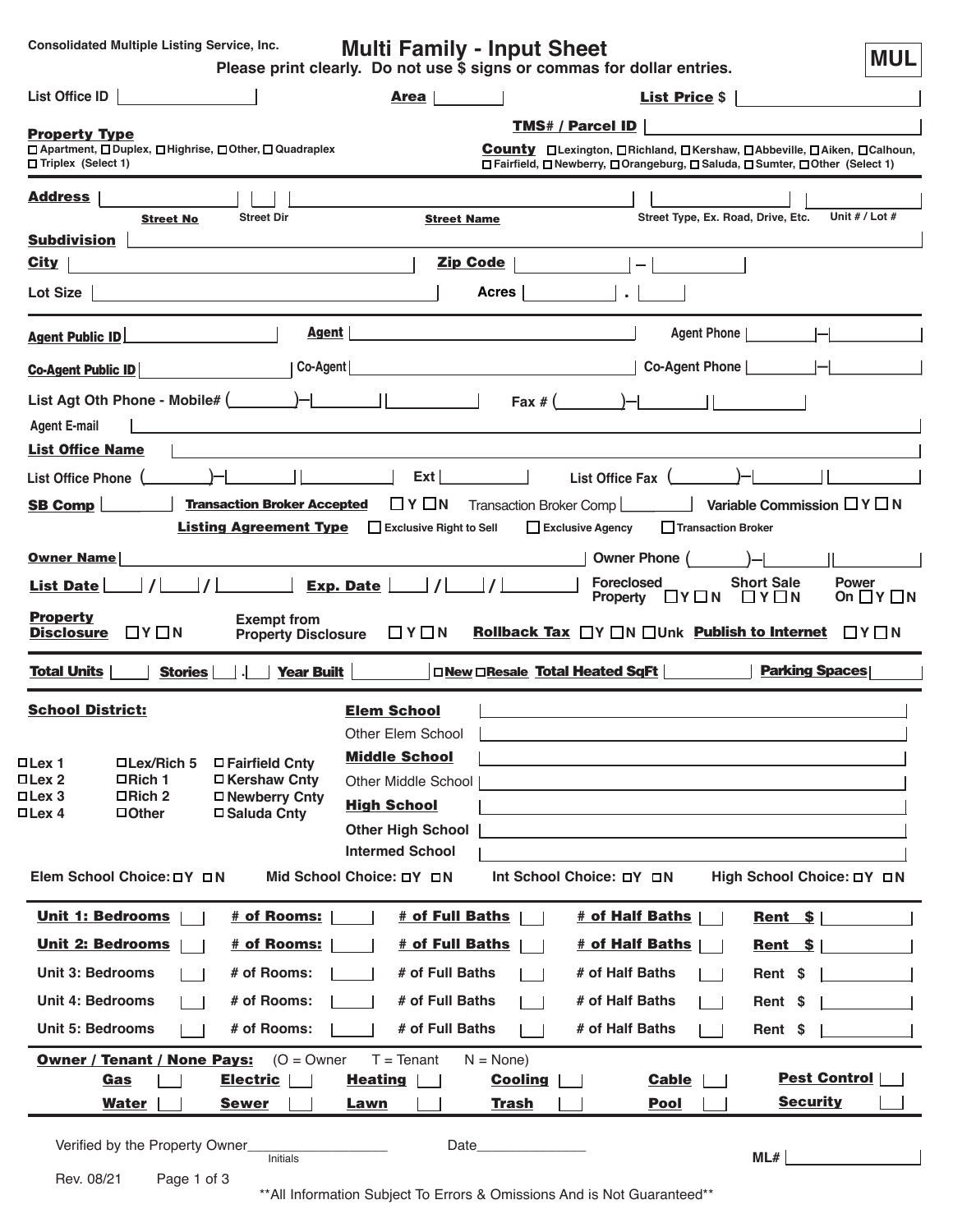| <b>List Office ID</b> |  |
|-----------------------|--|
|-----------------------|--|

| <b>Property Address</b> | .<br>IVI L |
|-------------------------|------------|
|                         |            |



**PUBLIC REMARKS** Additional remarks attach separate page. (1500 char max – No Branding, Sales Incentives, Bonuses, or Codes – Must Be Fair Housing Compliant)

**AGENT REMARKS (NON-PUBLIC)** Attach separate page if necessary. (500 char max)

**DIRECTIONS** Attach separate page if necessary. (300 char max)

## Exterior Finish

- Aluminum
- Asbestos
- D Block
- Brick All Sides (Abv Found)
- $\Box$ Brick - Partial (Abv Found)  $\Box$  Cedar
- Fiber Cement i.e. Hardy Plank
- $\Box$  Log
- $\Box$  Other
- □ Stone
- □ Stucco Hard Coat
- □ Stucco Synthetic
- Vinyl
- Wood
- Wood Fiber i.e. Masonite

# Foundation

- **D** Crawl
- **D** Crawl Space
- D Slab

## **Parking**

- Assigned
- □ Carport **Q** Covered
- □ Garage
- $\Box$  None
- Off Street
- $\Box$  Other
- **U** Unassigned

Rev. 08/21 Page 2 of 3

- **Exterior D** Balcony
- Boat Ramp
- Deck
- $\Box$ Deeded Boat Slip
- Dock
- Dock Shared
- E Fence
- Fence Full
- Fence Partial
- $\Box$  Fireplace<br> $\Box$  Grill
	- Grill
- $\Box$ Handicap  $\Box$
- Hot Tub  $\Box$ Landscape Lighting
- $\Box$ Patio
- **D** Pool
- $\Box$  Recreation Facility
- □ Sprinkler
- $\Box$  Lake Fed Irrigation

## **Restrictions**

- Association □ No Boats
- 
- □ No Dish<br>□ No Moto No Motorcycles
- □ No Pets
- $\Box$  No RV<br> $\Box$  Other
- **Other**

Verified by the Property Owner\_\_\_\_\_\_\_\_\_\_\_\_\_\_\_\_\_\_ Date\_\_\_\_\_\_\_\_\_\_\_\_\_\_

- 
- 

 $\square$  Coin  $\Box$  Individual □ None

**CHECK ALL THAT APPLY**

 $\Box$  Other

**Laundry**

## **Floors**

- □ Carpet
- □ Concrete
- $\Box$ Hardwood
- **□** Laminate<br>□ Marble Marble
- $\Box$  Other
- **D** Parquet
- $\square$  Slate
- $\square$  Tile
- **D** Vinyl
- Engineered Hardwood
- **L** Luxury Vinyl Plank

### **Other**

- Com Heat
- □ Shed
- □ Storage  $\Box$  Utility
- 
- $\Box$  Vending<br> $\Box$  Sidewalk Sidewalk Community

Initials **ML#**

\*\*All Information Subject To Errors & Omissions And is Not Guaranteed\*\*

### **Unit 1-Appliance**

- Compactor
- Dishwasher
- Disposal Dryer
- **D** Grill

 $\Box$  Icemaker

**Unit 2-Appliance** Compactor Dishwasher Disposal Dryer  $\Box$  Grill<br> $\Box$  Icem Icemaker **D** Microwave  $\square$  None  $\Box$  Oven □ Range Refrigerator ■ Washer ■ Water Softener

**Unit 2 - Features** □ Attic Storage □ Basement □ Book

 $\square$  Cathedral Ceiling **D** Ceiling Fan  $\square$  Central Vacuum D Drapes  $\Box$  Fireplace □ Garage Opener  $\Box$  Humidifer Intercom □ Security System **D** Wetbar **D** Whirlpool

- **D** Microwave
- □ None
- $\Box$  Oven
- $\Box$  Range<br> $\Box$  Refrige
- **Refrigerator**
- 
- □ Washer<br>□ Water S Water Softener

## **Unit 1 - Features**

□ Attic Storage

# ■ Basement

□ Ceiling Fan  $\Box$  Central Vacuum D Drapes  $\Box$  Fireplace Garage Opener  $\Box$  Humidifer □ Intercom □ Security System **D** Wethar **D** Whirlpool

- Book
- Cathedral Ceiling

Unit 1 - Lease **D** Weekly **D** Monthly □ Six Months One Year Two Years

 None  $\Box$  Other **D** Vacant